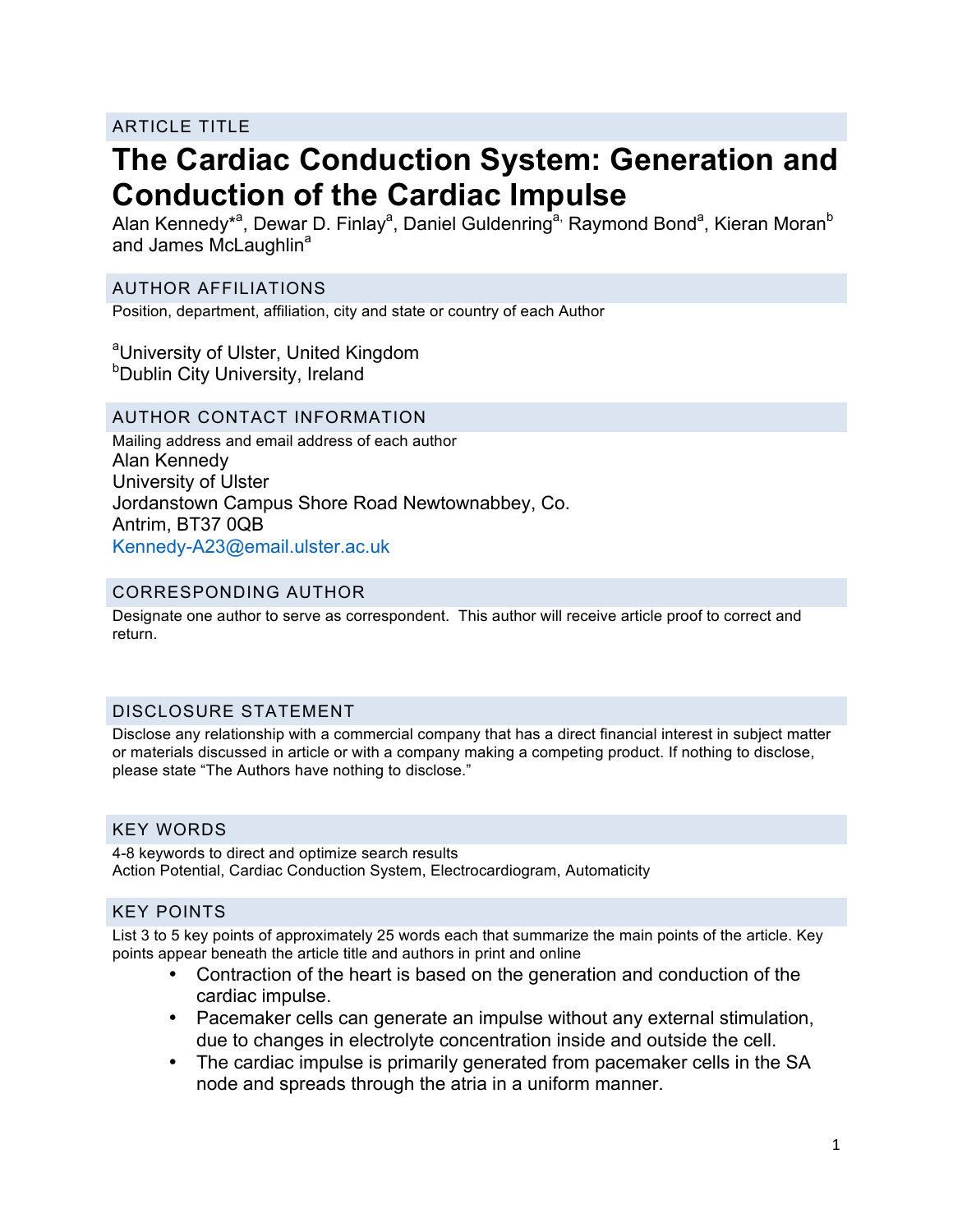- An impulse is conducted from the SA node to the AV node via internodal pathways.
- The impulse passes through the AV node to depolarize the ventricular myocardium through the Purkinje network.
- The conduction system of the heart is self-sustaining although it can be influenced by the nervous and endocrine systems.
- Changes in the ionic potential during the heartbeat can be recorded from the surface of the skin: this is known as the electrocardiogram.

## SYNOPSIS

Provide a brief summary of your article (100 to 150 words; no references or figures/tables). The synopsis appears only in the table of contents and is often used by indexing services such as PubMed

The normal cardiac-conduction-system is responsible for the contraction of the heart muscle. Damage or irregular function of the cardiac conduction system can lead to serious and, in some cases, fatal clinical events. Every cardiac myocyte has the potential of contracting when stimulated with an adequate impulse. Electrical impulses are generated through changes in electrolyte concentration inside and outside pacemaker cells (a concentration gradient). The normal cardiac conduction system allows for, not only, the generation of this impulse but, also, its automatic propagation of it throughout the atrial and ventricular myocardium allowing for complete contraction of the heart muscle. In this paper we outline the key components behind the automated generation of the cardiac impulses and the effect these impulses have on cardiac myocytes. Also, a description of the key components of the normal cardiac-conductionsystem is provided including the sinoatrial node, the atrioventricular node, the His Bundle, the Bundle branches and the Purkinje network. Other principles, including depolarisation and repolarisation of the myocardium and autonomic nervous system regulation, are also included. Finally, an outline of how each stage of the cardiac conduction system is represented on the electrocardiogram is described, allowing the reader to translate background information about the normal-cardiac conduction system to everyday clinical practice.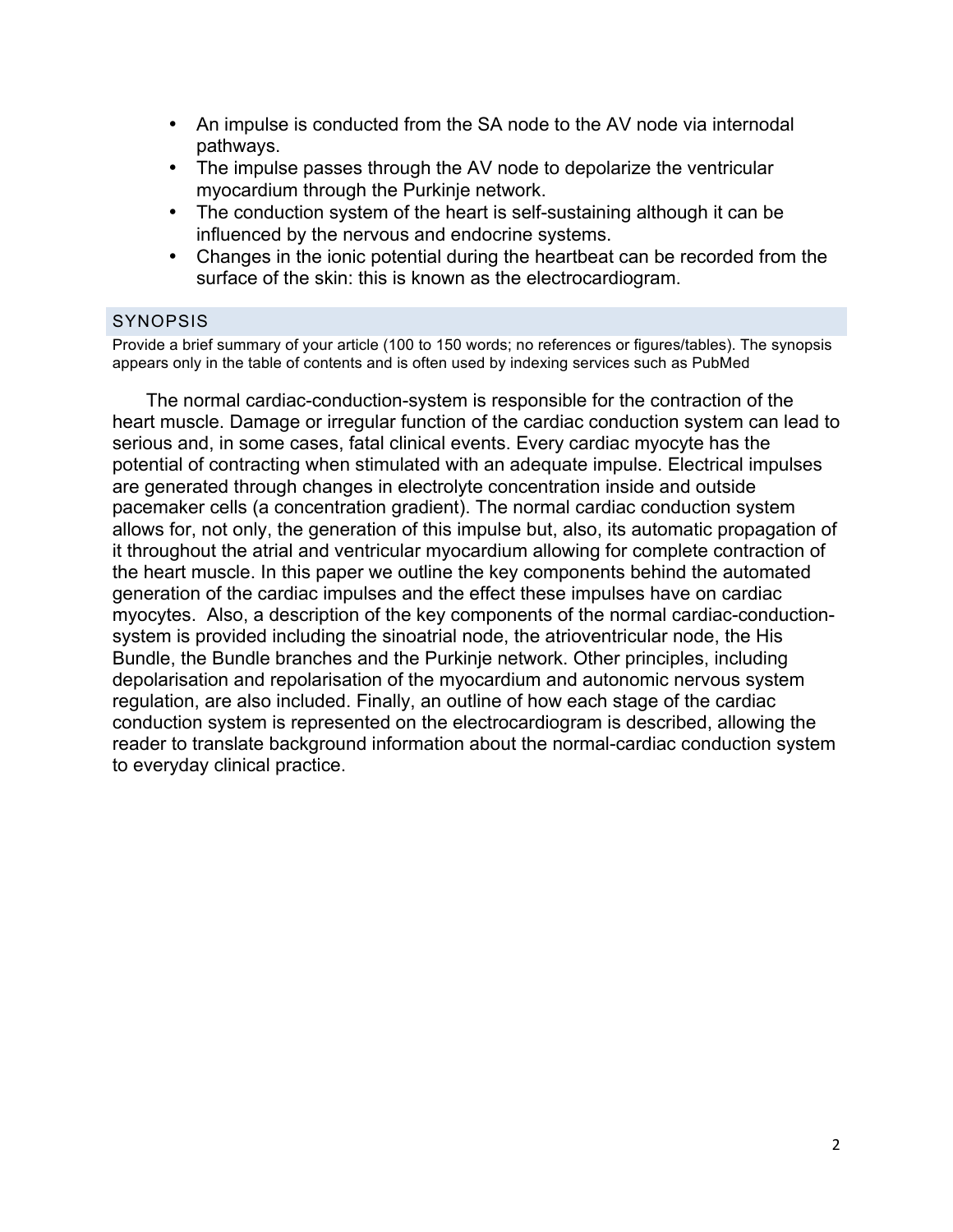#### **1 Introduction**

Cardiac disease is the most common cause of mortality in the developed world, and, the number of patient-deaths from cardiovascular related disease rose by a third between 1990 and 2010<sup>1</sup>. This, coupled with a further projected increase in the prevalence of cardiovascular disease,  $2$  has led to the electrocardiogram (ECG) becoming one of the most used tools in clinical practice. To fully understand the ECG and interpret its results, an understanding of the normal conduction system of the heart is necessary.

The human heart contracts approximately 2.5 billion times during the average person's lifespan; this is accomplished by the cardiac conduction system<sup>3</sup>. The cardiac conduction system is a physiological system whereby the myocardium (heart muscle) is stimulated to contract without the requirement of any external stimulation. Contraction of a cardiac myocyte (heart cell) is initiated by an electrical impulse (the cardiac impulse) which propagates freely through the atrial and ventricular myocardium. This phenomenon occurs because cardiac myocytes are electrically coupled via, so called, gap junctions<sup>4</sup>. All of the myocytes within the heart have the capacity to conduct cardiac impulse; this means that a single stimulation of an atrial or ventricular myocyte can produce contraction of the entire myocardium. During normal activation of the heart, the cardiac impulse originates from pacemaker cells within the sinoatrial (SA) node and uniformly spreads through the atria. The cardiac impulse is then conducted to the atrioventricular (AV) node, via internodal pathways, where it spreads throughout the conduction system of the ventricles and the ventricular myocardium. Irregularities in the normal cardiac-conduction-system can cause cardiac arrhythmias and, as such, an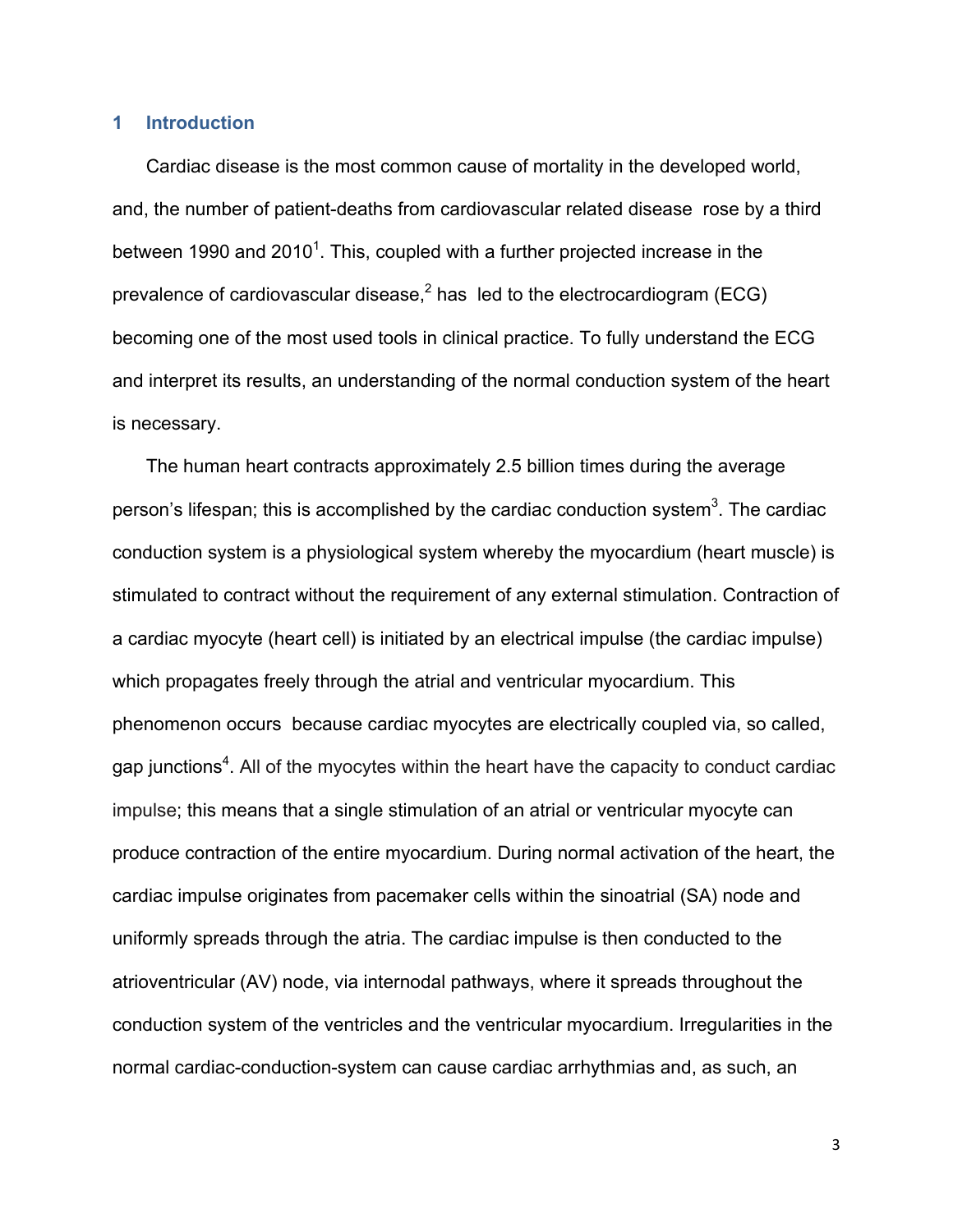abnormal ECG. This paper outlines the key principles behind the normal cardiacconduction-system including the generation of the cardiac impulse and propagation of this impulse from the atria through the normal conduction-system to the ventricular myocardium.

#### **2 The Underlying Principles behind The Heartbeat**

## 2.1 ELECTROLYTES AND CONCENTRATION GRADIENTS

To understand the cardiac conduction system, it is important to understand the way in which cells, in particular, pacemaker and normal cardiac cells, function. The human body is comprised of millions of cells, each cell enclosed by a fatty membrane and surrounded by extra-cellular fluid<sup>5,6</sup>. All components of the cell contain electrolytes. The electrolytic concentration gradient, along with the ability of the electrolytes to cross the cell membrane, allows the generation of an electrical current<sup>7</sup>.

For contraction of a cardiac myocyte the most important electrolytes are sodium (Na), potassium (K) and calcium (Ca). The electrolytes are moved in and out of the cell through two main pathways: (1) pumps embedded in the cell membrane and (2) ion channels in the cell membrane ${}^{8}$ . The sodium potassium pump plays an important role in this process as it moves sodium out of the cell and pumps potassium in. A concentration gradient is created because the pump is continuously pumping potassium into the cell leading to a greater concentration of potassium inside of the cell than outside, resulting in a change in intracellular potential. In this process, the opposite is true for sodium as a greater sodium concentration is created on the outside of the cell with a lesser sodium concentration inside. The other method by which electrolytes move in and out of a cardiac myocyte is through ion channels<sup>9</sup>. Unlike the sodium potassium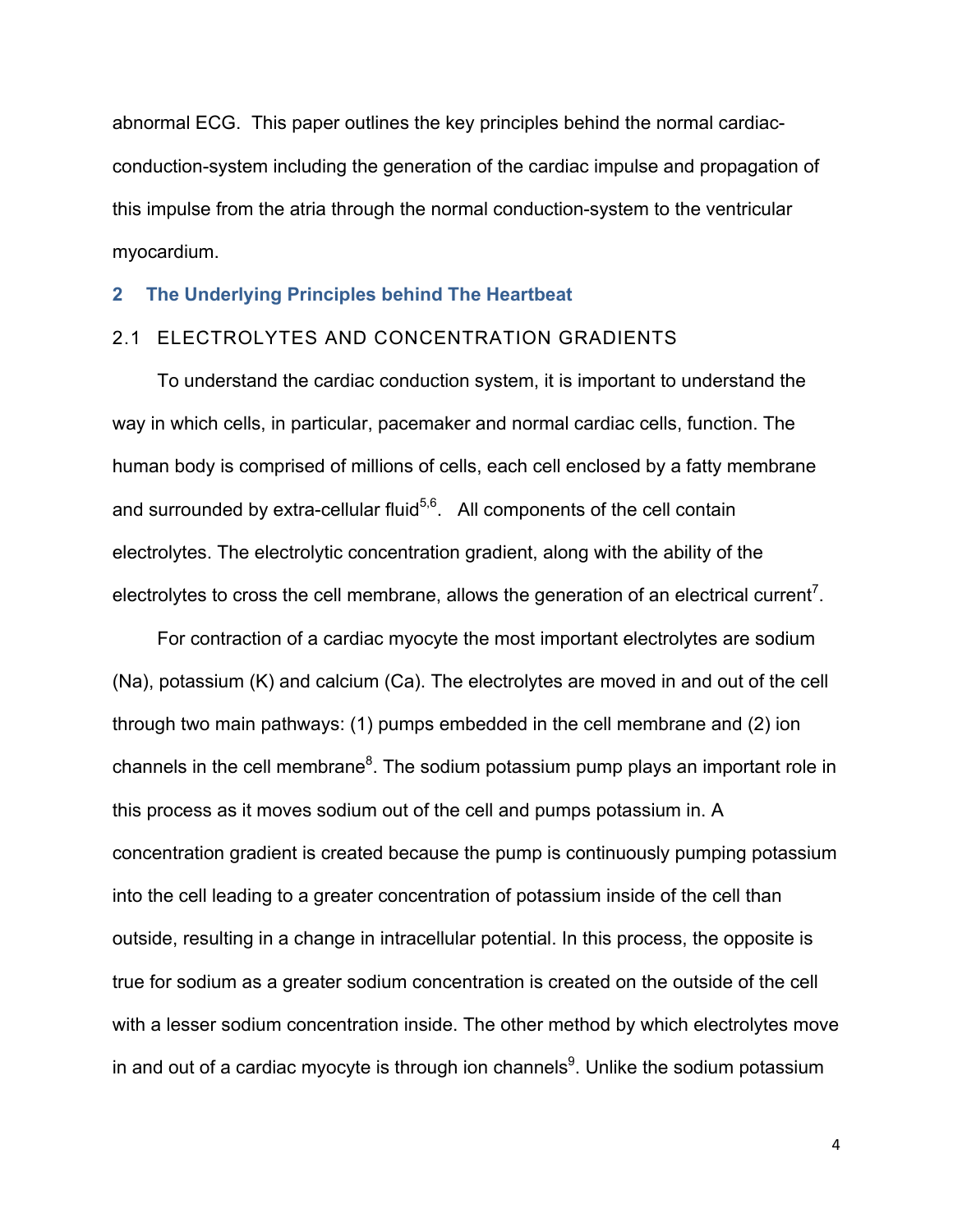pump, which allows multiple electrolytes to pass, ion channels are specific to a single electrolyte. Ion channels are voltage gated and allow for each specific electrolyte to move either in or out of the cell depending on the concentration gradient of that particular ion<sup>10</sup>. When potassium channels are opened potassium leaves the cell; when sodium channels are opened sodium enters the cell. It is these opposing reactions that result in an electrical charge across the cell membrane. This is therefore the underlying principle behind generation of the cardiac impulse.



**Figure 1. The main components of a normal cardiac myocyte.**

## 2.2 DEPOLARISATION AND REPOLARISATION

Contraction, and subsequent relaxation of the heart, is achieved through depolarisation and repolarisation of all the cardiac myocytes. The change in cell membrane permeability directly affects the electrolyte concentration within and surrounding the cell, creating an impulse. This cardiac impulse propagates through surrounding tissues causing depolarisation of the entire myocardium. Depolarisation involves a surge of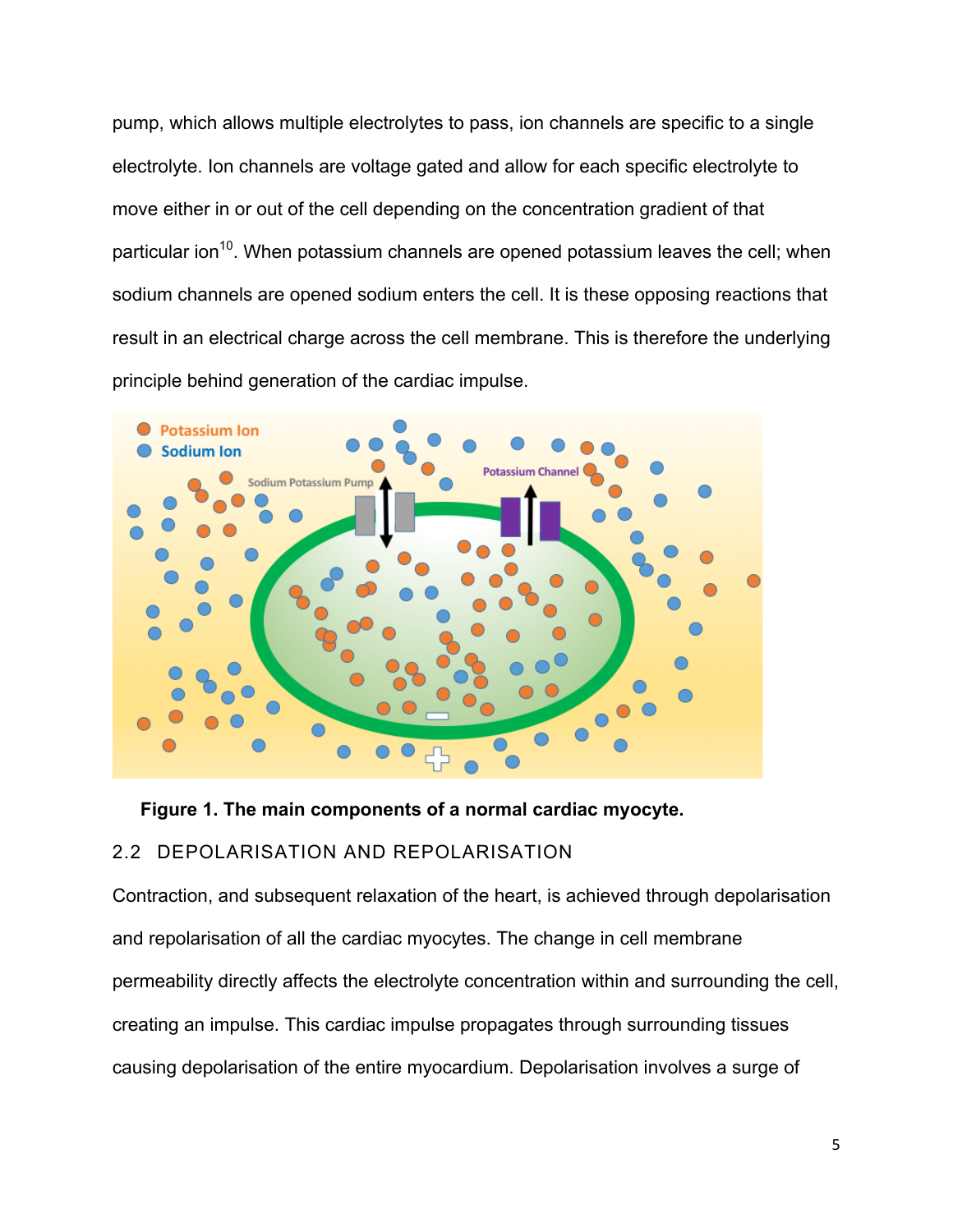electrical current across the cell membrane, which forces a change in the cells resting potential and generation of an action potential that spreads through the heart. Repolarisation is the process by which the cell returns to its normal resting state.

## 2.3 ACTION POTENTIAL OF A CARDIAC MYOCYTE

Action potential is a brief change in the voltage across the cell membrane of a muscle or nerve cell when an adequate stimulation is applied. The cardiac action potential is described in five, main phases (0-4). Phase four represents the cell at rest; at this time the cell has a potential of approximately -90mV $^{11}$ . An electrical current from a pacemaker cell or surrounding myocyte (muscle cell), then, stimulates the membrane opening the potassium sodium pump allowing sodium to enter, rapidly altering the potential of the cell from negative (-90mV) to positive (+20mV). This is known as phase 0 and is, commonly, referred to as the depolarization phase. Next, the calcium channels open allowing calcium to enter the cell creating a slight fall (Phase 1) and stabilization in the cell's potential (the plateau phase, Phase 2) at approximately +10mV and closes the sodium channel. Calcium is then released from intracellular stores increasing the concentration of calcium within the cell and causing mechanical contraction. In post contraction, Phase 3, the calcium channels close and potassium channels open causing the cell to repolarize and return to its resting potential of -  $90mV^{10}$ . Once a cardiac myocyte experiences an action potential it rapidly spreads from cell-to-cell. However, once a cell is depolarized it becomes refractory for a shortperiod-of-time; this essentially means the cell cannot be stimulated again until its reaches its resting state. There are two stages to the refractory period: (1) the absolute refractory phase where no stimulation, no matter how great, will cause the cell to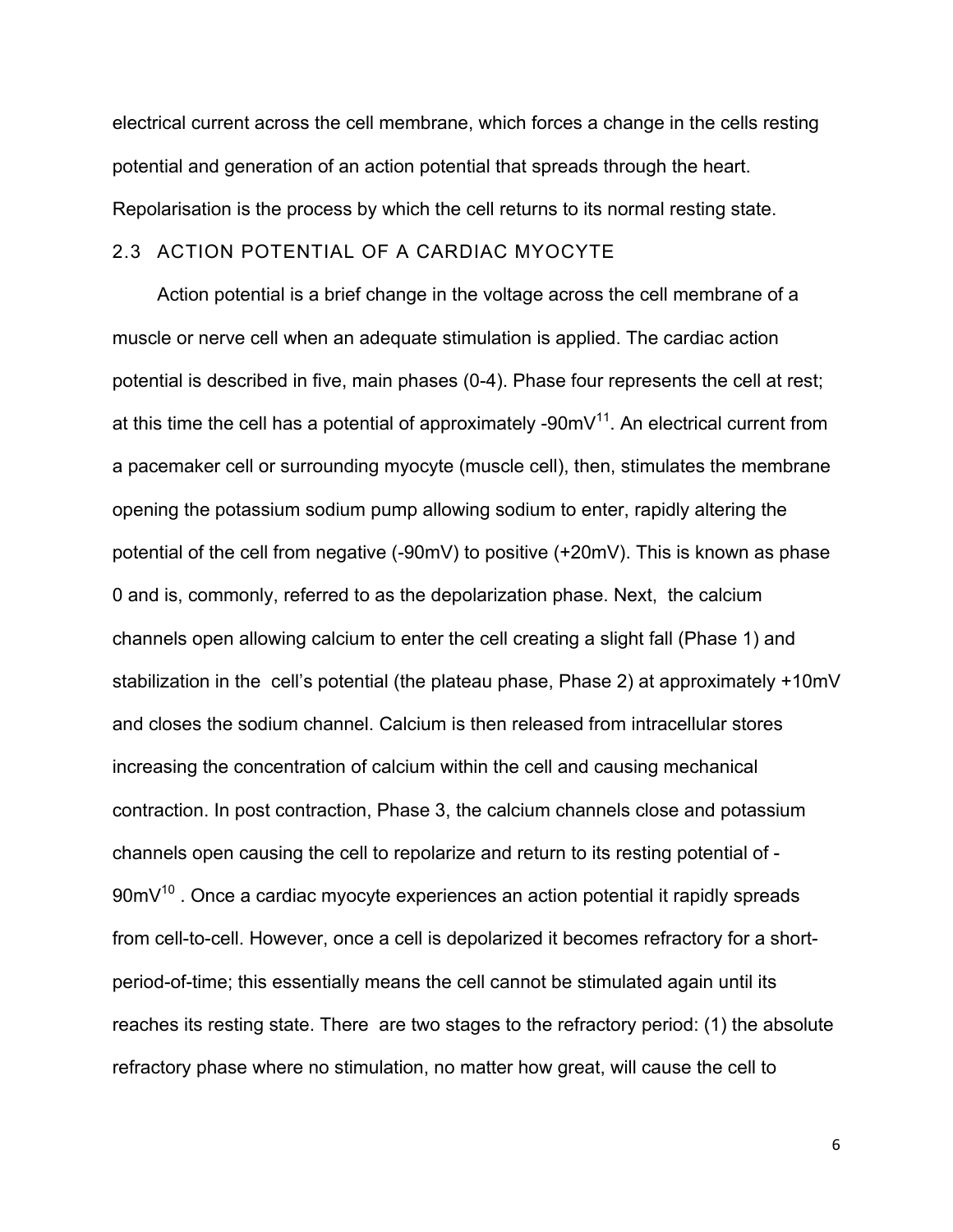contract and (2) the relative refractory phase where a large enough electrical current will cause the cell to contract. This prevents excessive rapid contraction of a cardiac myocyte and results in stable and continuous propagation of the electrical current throughout the entire myocardium.

## 2.4 ACTION POTENTIAL OF A PACEMAKER CELL

Pacemaker cells, unlike standard cardiac myocytes, coordinate the rhythm and pace of the heartbeat and, as such, have automaticity. Pacemaker cells are responsible for the generation of the cardiac impulse and, therefore, have a different action potential from that of standard, cardiac myocytes. Pacemaker cells do not actually contract and, as such, have no plateau phase in their action potential<sup>7,10</sup>. The action potentials of pacemaker cells also differ from that of the normal cardiac myocytes in that automatic cells have the ability to initiate an impulse or electrical current without any external stimulation<sup>11</sup>. In comparison, a normal cardiac myocyte can only contract when stimulated by an external impulse from an electrically coupled cell. The action potential of pacemaker cells is shown in comparison to the action potential of a normal cardiac cell in Figure 2.

Ionic currents play a key-role in the function of pacemaker cells. After repolarization an outward current is created by potassium ions. This is, then, followed by an inward current of sodium ions. These sodium ions are activated post repolarization and are followed by a slow inward current of calcium ions which are activated during depolarization of the cell membrane $9,11$ .

Pacemaker cells are fundamental to the contraction of the heart and are found in three areas: the SA node, AV node, and bundle of His. Although the cells found in these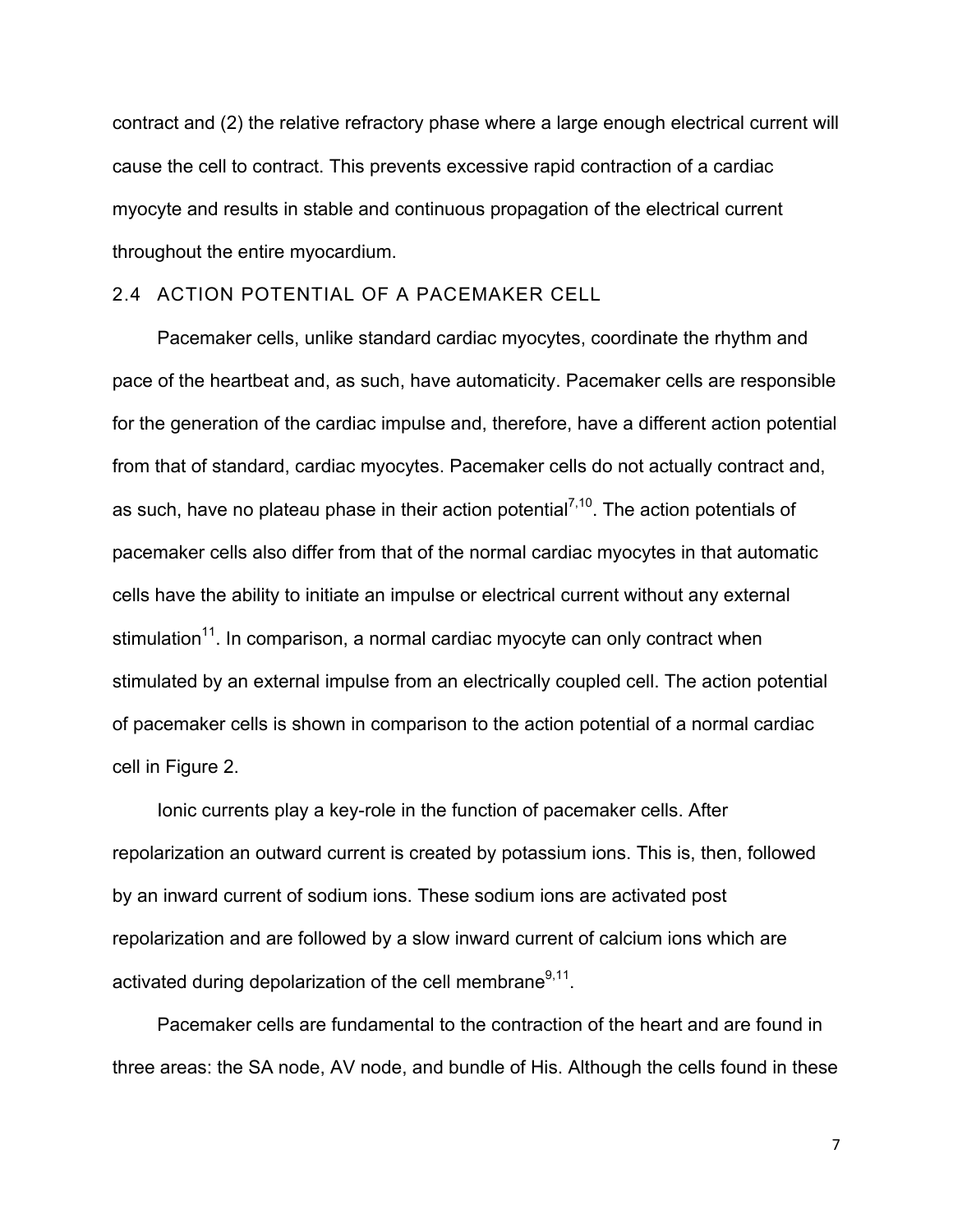areas are classified as automatic, the rate of depolarization does vary across all three types of automatic cells. The SA node has the shortest depolarization phase (phase 4) and, therefore, the quickest firing rate: approximately 60 to 100 times per-minute. The AV junction has a lower firing rate of between 40 to 60 times per-minutes and finally the Bundle branches and Purkinje fibers have a firing rate of less than 40 times perminute<sup>10</sup>; thus the design is non-competitive.



**Figure 2. (a) Normal Cardiac Cell Action Potential (b) Pacemaker Cell Action Potential. The action potential of pacemaker cells do not contain a plateau phase, allowing for a much more rapid contraction of the cell.** 

#### **3 The Conduction System of the Heart**

Possibly, the most important aspect of the contraction of the heart is the cardiac conduction system. The conduction system ensures that an electrical impulse generated by pacemaker cells in the SA node can effectively travel throughout the entire atrial and ventricular myocardium, creating a consistent and timely contraction of the heart muscle. The cardiac conduction system is comprised of the SA node, the AV node, the bundle of His, bundle braches, and the Purkinje network. As mentioned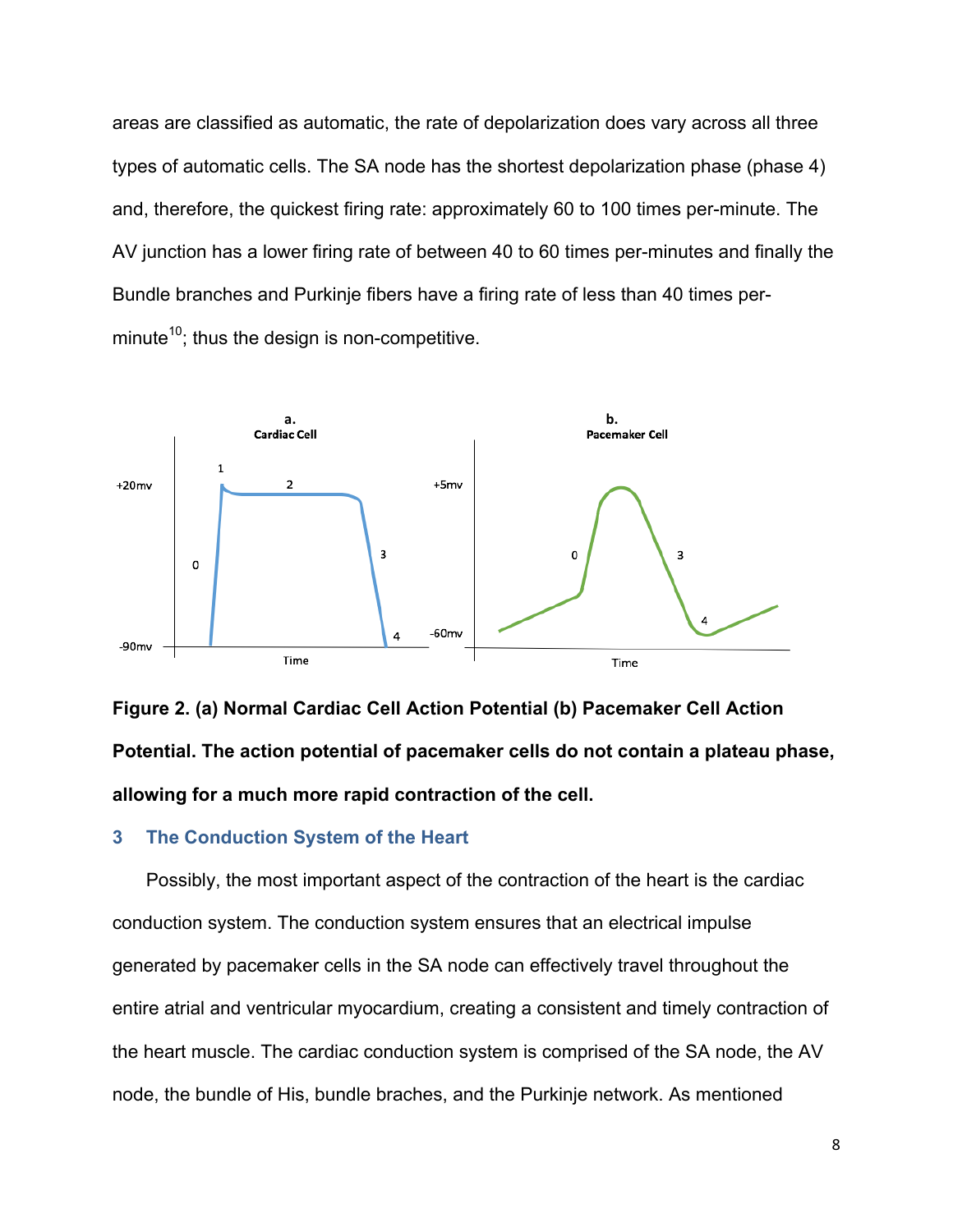previously, the heartbeat originates from the SA node in the upper right atrium and has the primary responsibility for the heart's electrical activity.

## **4 Atrial Activation**

Atrial activation begins with the generation of a stimulating electrical impulse from the pacemaker cells of the SA node<sup>12</sup>. This pulse propagates freely throughout the atrial myocardium causing contraction of the right and left atria. Sir Thomas Lewis from the united Kingdon, was the first to analyse contraction of the atria. He described it as follows:

*"the excitation wave in the auricle may be likened to the spread of fluid poured upon a flat surface, it edges advancing as an ever widening circle, until the whole surface is covered; such variation as exists in the rate of travel along the varies lines in the auricle fully accounted for by the simple anatomical arrangement of the tissue". Sir Thomas Lewis 1908*<sup>13</sup>*.*

#### 4.1 THE SINOATRIAL NODE

For years, many were baffled by the question, "How does the heart beat?" Until the electrica- conduction-system of the heart was fully accounted for by the discovery of the SA node by Keith and Flack in  $1907^{12}$ .

The SA node is a group of specialized myocardial cells located at the junction of the superior vena cava and the right atrium close to the crest of the atrial appendage. The node consists of two types of myocytes: (1) the central nodal cells, arranged in a complex interdigitating manner with connective tissue and (2) the transitional myocytes that change gradually from the typical pacemaker cells to ordinary myocytes<sup>14</sup>.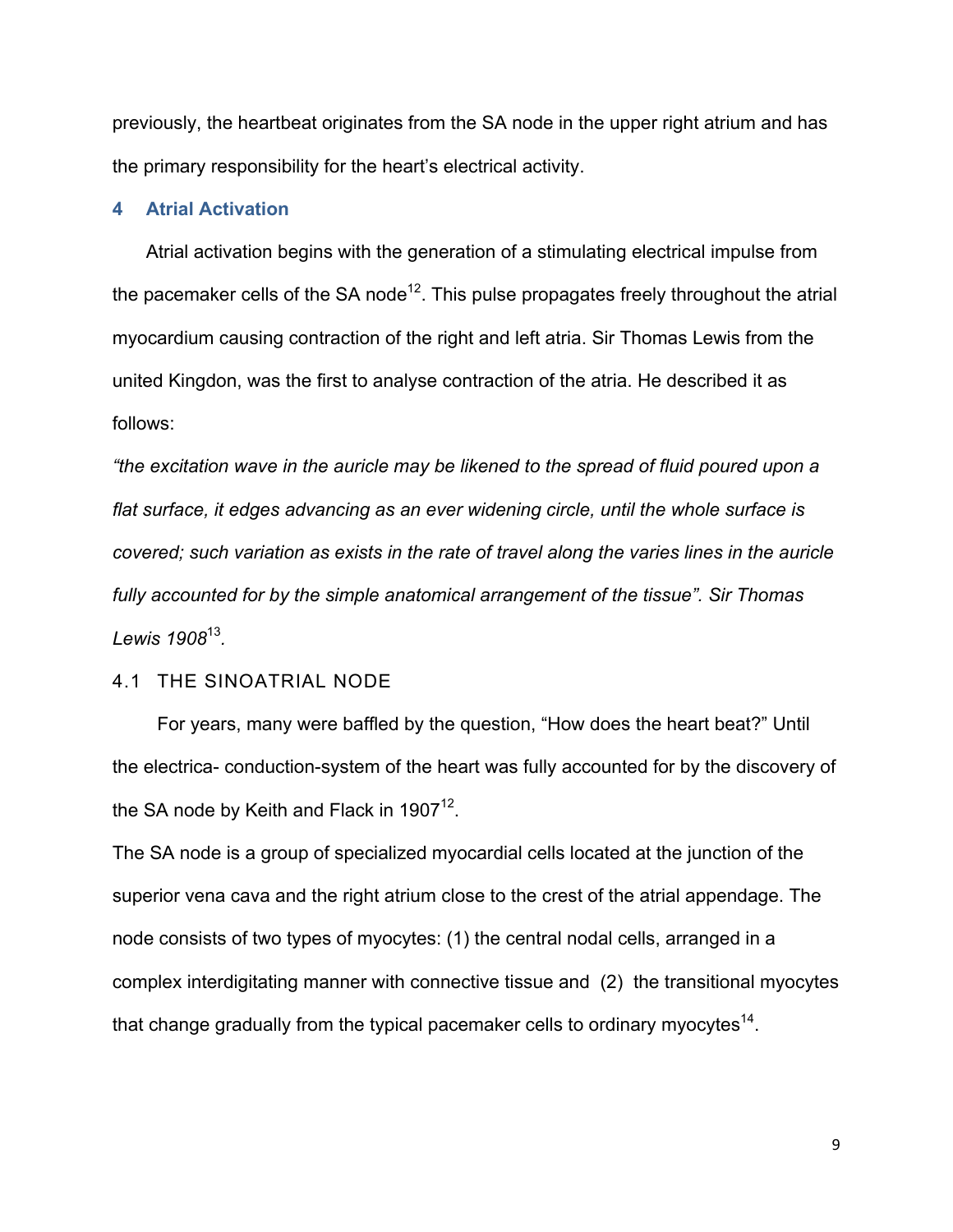The location of the SA node was first described by Lewis<sup>15</sup> in 1910 and, later, confirmed on a canine model. In 1952, transmembrane potentials were first recorded from pacemaker cells of a frog heart.<sup>14</sup> This was closely followed by the mammalian heart in 1955<sup>16</sup>. These studies revealed that the most dominant feature of pacemaker cells is the spontaneous deploarisation of the cell-membrane. Further discoveries into the origin and function of pacemaker cells of the SA node occurred in 1963 when Trautwein and Uchizono<sup>17</sup> discovered dominant pacemaker cells in rabbits using microelectrode structures. They determined that the origin of the heartbeat occurred in a small area (approx. 0.3mm square) which contained about 5,000 pacemaker cells that fire synchronously $14$ .

## 4.2 INTERNODAL PATHWAYS

The impulse generated by pacemaker cells in the SA node is conducted through the atria via four main pathways in the atrium. Three of these pathways are found in the right atrium and one in the left atrium. These structures are known as internodal pathways as they carry the cardiac impulse from the SA node to the AV node. Internodal pathways consist of specialised myocytes, which run from the SA node to the AV node. Previously, internodal pathways were thought to consist of atrial myocytes alone; however, studies into the propagation speed of impulses from the SA node to the AV node found that the speed achieved was much greater than what is possible from normal atrial myocytes alone<sup>18</sup>. In fact, these internodal pathways have been shown to exhibit Purkinje fibre-like characteristics, meaning they have a much greater conduction velocity. However, much controversy still remains around this issue and the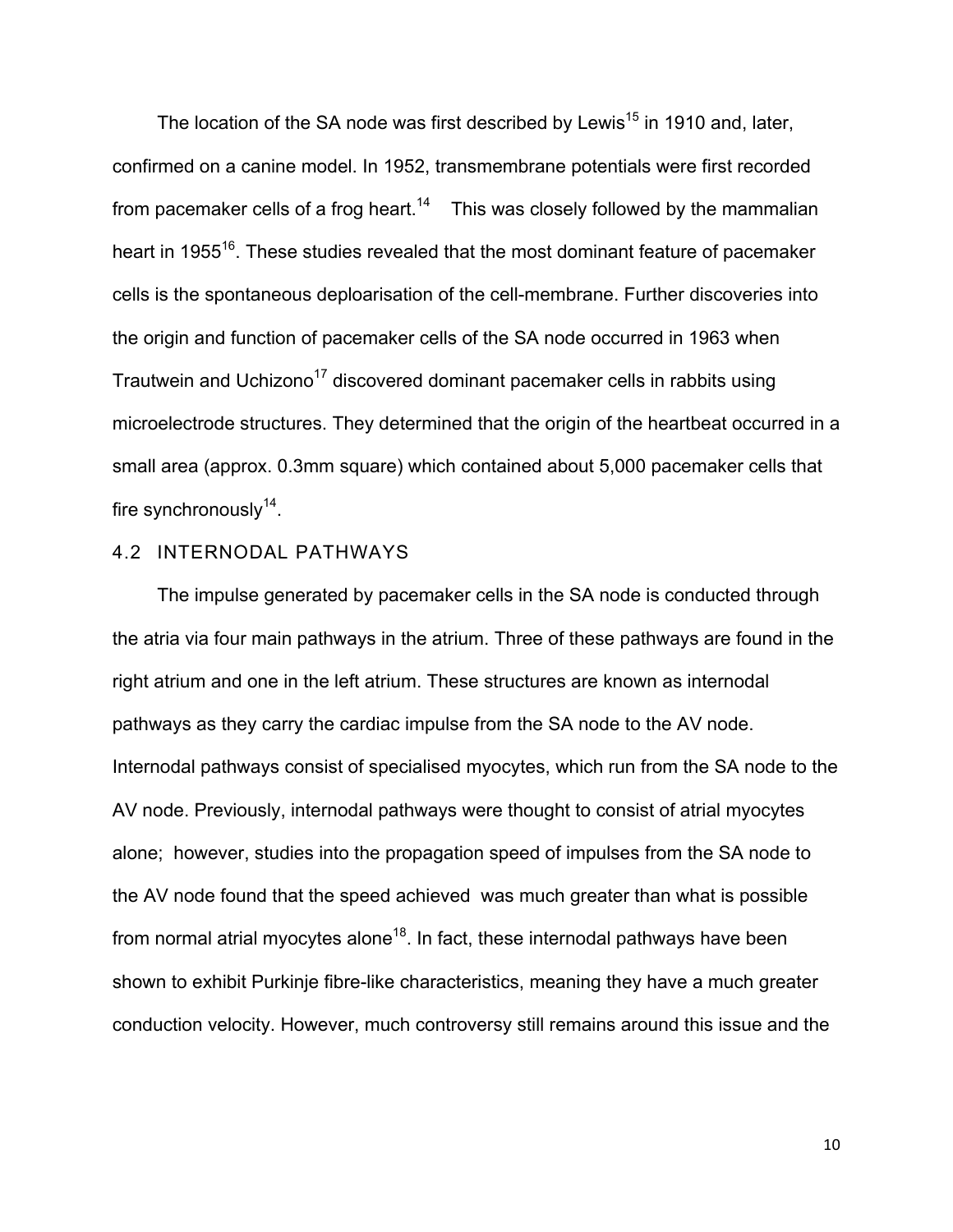characteristics of the cells, which conduct the cardiac impulse from the SA node to the AV node have not been conclusively defined $19$ .



## **Figure 3. The cardiac conduction system.**

## **5 Ventricular Activation**

The atrial stimulus cannot be propagated throughout the ventricular myocardium because the atria and ventricles are separated by an electrically non-conductive cardiac-skeleton. The AV node instead causes contraction of the ventricular myocardium.

## 5.1 THE ATRIOVENTRICULAR NODE

The AV node coordinates the contraction of the heart by conducting the normal electrical impulse from the atria to the ventricles. The AV node delays the electrical impulse by approximately  $0.12s^7$ . This delay is vital as it ensures the atria have filled with blood before the blood is ejected from the ventricles and pumped throughout the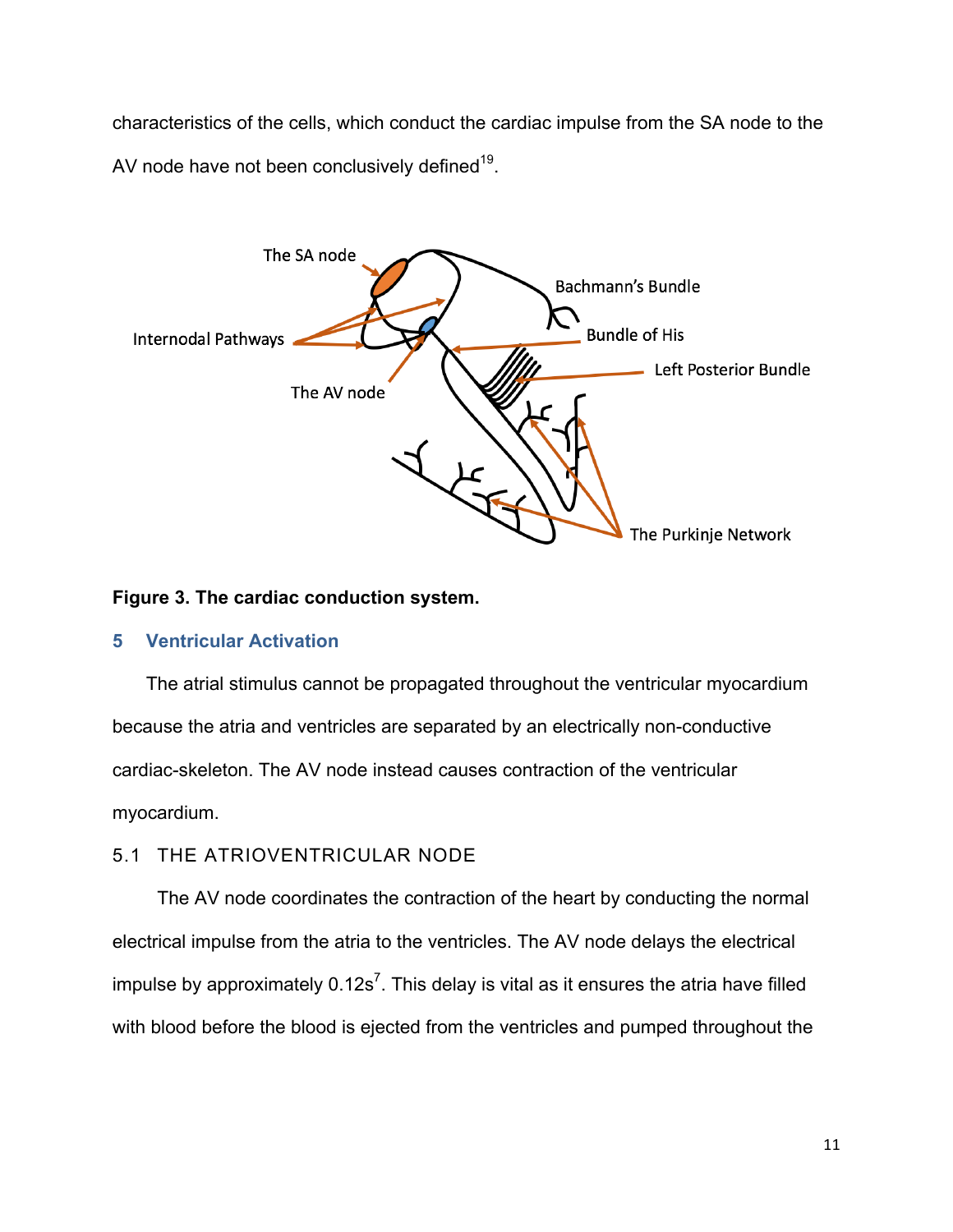circulatory system. This ensure atrial-ventricular synchrony and allows for mechanical activity which is far slower than electrical activity.

In the presence of atrial arrhythmias such as atrial fibrillation (AF), te AV node is critically important because it actually blocks most of the many uncoordinated electrical  $impulses$  through<sup>20</sup>. AV conduction during normal cardiac activation occurs via two different pathways: (1) the first pathway has a slow conduction velocity but shorter refractory period and (2) the second pathway has a faster conduction velocity but longer refractory period $14$ .

## 5.2 THE BUNDLE OF HIS, BUNDLE BRANCHES AND THE PURKINJE NETWORK

From the AV node the impulse is conducted to the bundle of His which was discovered by Wilhelm His, a Swiss Cardiologist and Anatomist, in 1893 $^{10}$ . The bundle of His is divided at the septum to provide the left and right bundle branches. These branches carry the cardiac impulse into both the left and right ventricles. The branches of the bundle of His end at a branching junction of the Purkinje system. The Purkinje system was discovered by the Czech physiologist Johannes Evangelist Purkinje in 1893. The primary function of the His-Purkinje system is to rapidly conduct the cardiac potential throughout the ventricles to ensure that the muscle contractions are in the correct order and blood is sufficiently ejected. The His-Purkinje system conducts action potentials much more rapidly than regular ventricular myocardium (2.3m/s vs.  $0.75$ m/s)<sup>14</sup>.

**6 Factors which Influence the Cardiac Conduction System**

6.1 AUTONOMIC REGULATION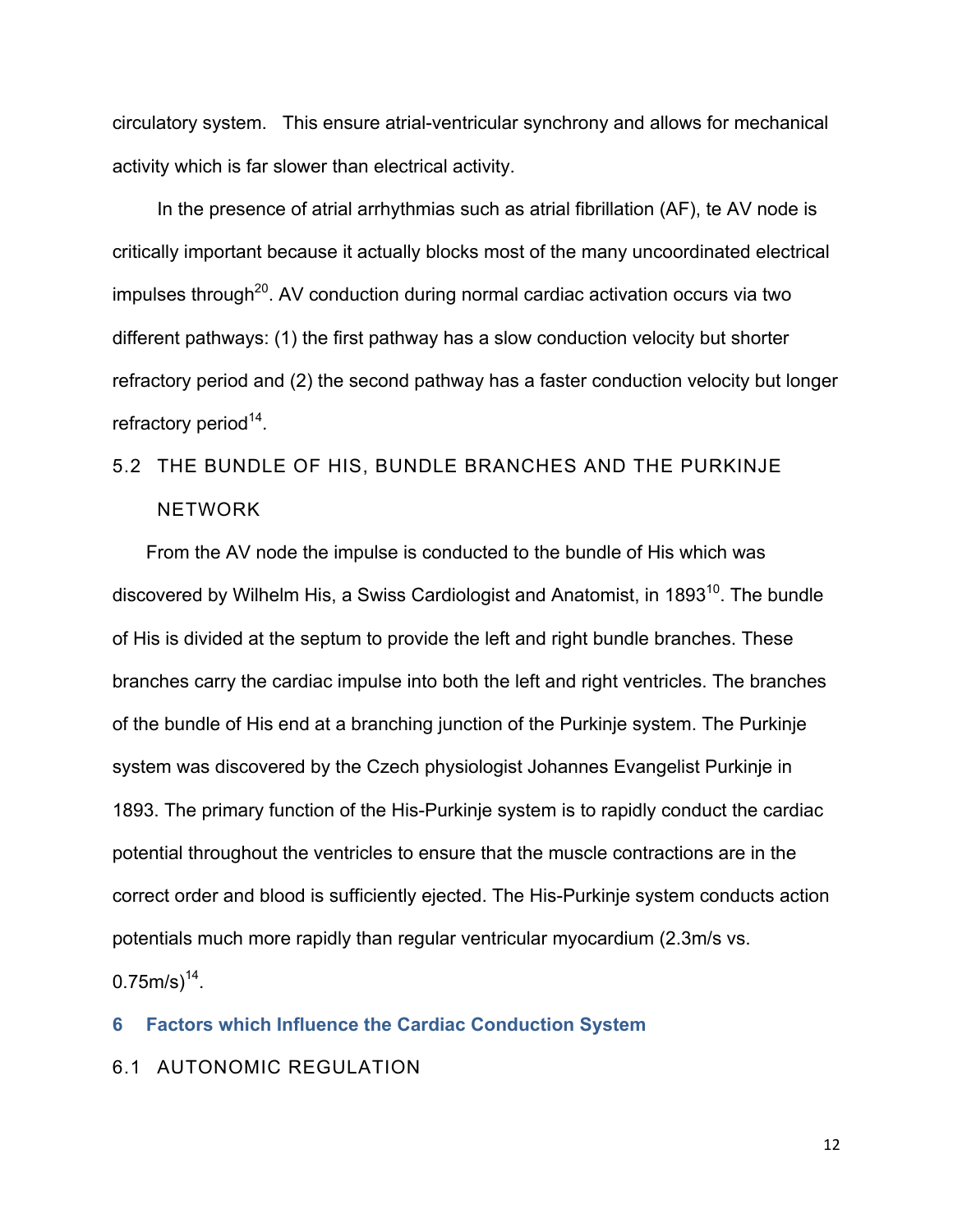Since pacemaker cells within the cardiac-conduction-system have automaticity<sup>9</sup> they do not require stimulation from the central-nervous-system. However, the heart is heavily influenced by the autonomic nervous-system because sympathetic and parasympathetic nerve branches run from the brain to the heart<sup>21</sup>. These branches of nerves regulate heart rate, speed of conduction, and contractility so that the heart can match cardiac output with the demands of the circulatory system during any given task. The sympathetic nerve supplies the SA node, AV node, atria and ventricles and is responsible for the fight-or-flight complex<sup>7</sup>. Although not in detail, briefly, the sympathetic nerve not only increases the heart rate but, also, alters the conduction and contractility of the heart. The sympathetic nerve has an increased activity during times of emotional excitement, exercise, and physiologiocal and pyscholgical stress. For example, pharmaceuticals such as beta blockers shield the heart from sympathetic nerve activity leading to a lower heart rate, blood pressure, and, as a result, a lower myocardial workload. The parasympathetic nerve supplies mainly the SA node and works in the opposite fashion to slow down the heart. The more activity there is from the parasympathetic nerves the slower the heart rate will become. Increased vagal tone is often associated with patients who suffer a myocardial infarction.

## **7 Abnormalities of the Conduction System**

When there is damage to the normal conduction-system of the heart this can lead to severe clinical events. For example, patients suffering damage to the myocardium due to ischemic heart disease or bundle-branch-block can develop bradycardia<sup>22</sup> or defects such as complete heart block. In addition, abnormal electrical conduction in the atrium, such as AF is a leading cause of stroke events<sup>23,24</sup>. During AF the atria does not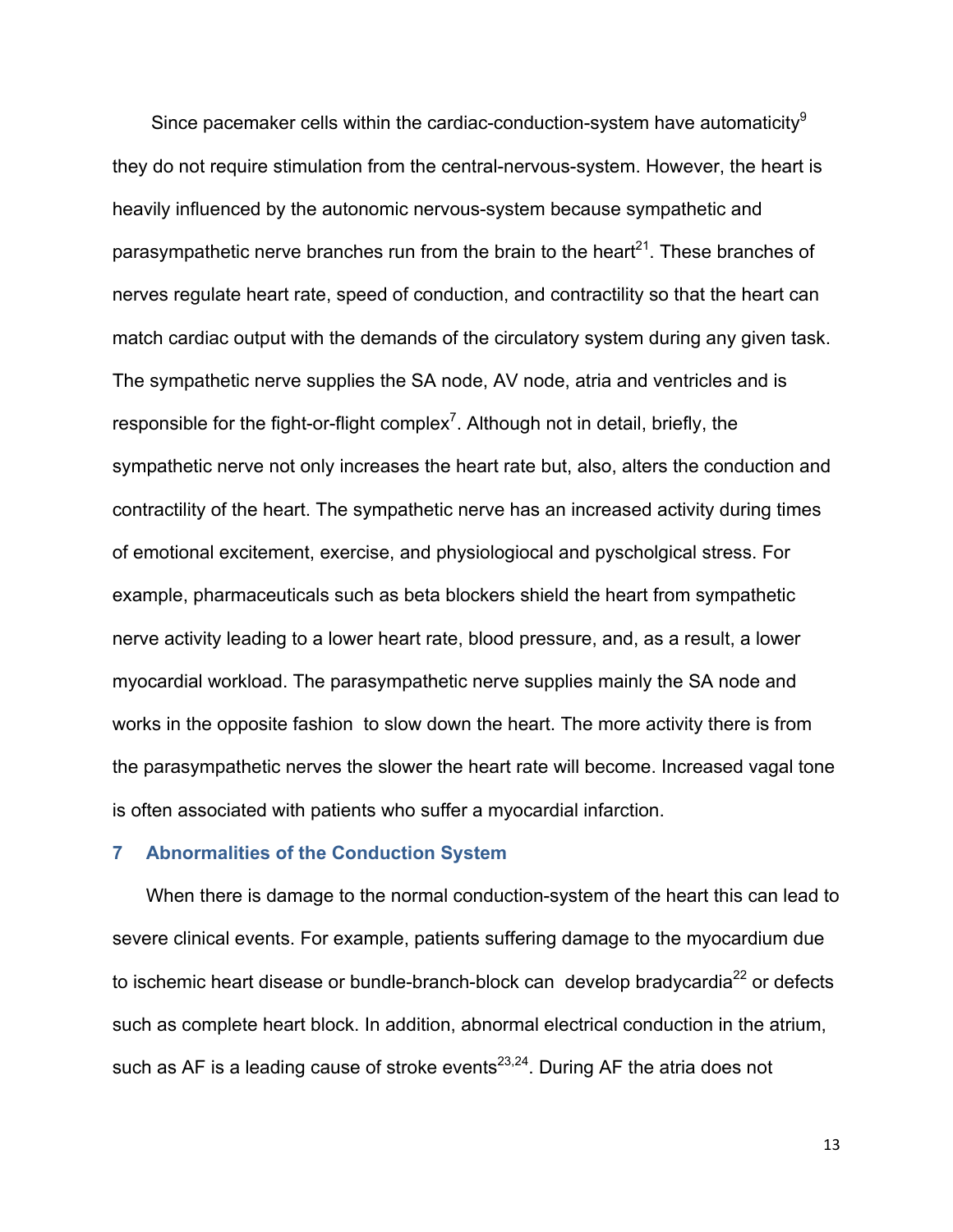contract effectively so blood begins to clot in the atria, particularly in the left atrial appendage.

Another example of abnormalities of the cardiac conduction stem is Wolf Parkinson White (WPW) syndrome. To maintain effective contraction of the myocardium there must be a substantial delay between atrial and ventricular contraction (0.12s). This allows the atria to complete its contraction and for the blood to effectively fill into the ventricles. If this does not occur, which is the case in some patients with arrhythmias, such as WPW syndrome, there is a reduction in cardiac output.

#### **8 The Cardiac-Conduction-System and the ECG**

The function of the cardiac-conduction-system can be recorded from the surface of the skin; this is known as the ECG. The ECG is a representation of the electrical activity of the heart and is one of the most widely used diagnostic tools in medicine. As the ECG is a measurement of the electrical activity of the heart, it can be used to monitor and detect abnormalities in the normal cardiac-conduction-system. The ECG is recorded through conductive electrodes placed on the surface of the skin which transduce the ionic current on the skin's surface to electrical current for analysis by electronic equipment.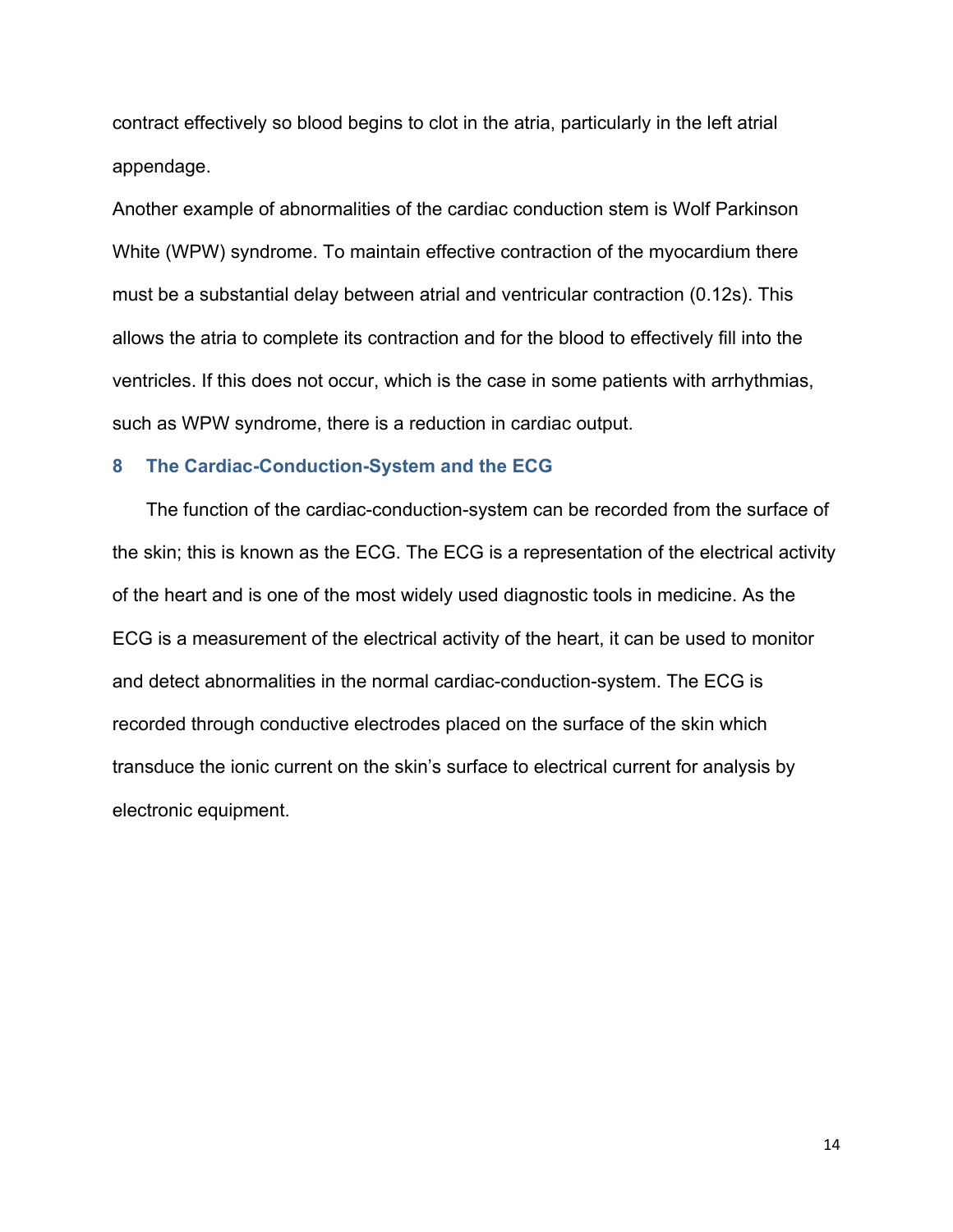

## **Figure 4. A normal ECG waveform recorded from a healthy patient (16272) taken from the MIT-BIH Normal Sinus Rhythm Database 22.**

The most common form of ECG recorded in clinical practice is the 12-lead ECG which involves the placement of 10 electrodes on the body. Other ECG monitoring equipment, such as bedside monitors and telemetry systems. also record and analyse the ECG ; however, these methods of ECG monitoring are usually performed with a reduced number of electrodes, commonly two or three. The ECG consists of five main wave characteristics known as the PQRST complex. The P-wave reflects atrial depolarization (contraction). The P-Q interval is referred to as the period of atrial systole which corresponds to the time it takes for the impulse to travel from the SA node to the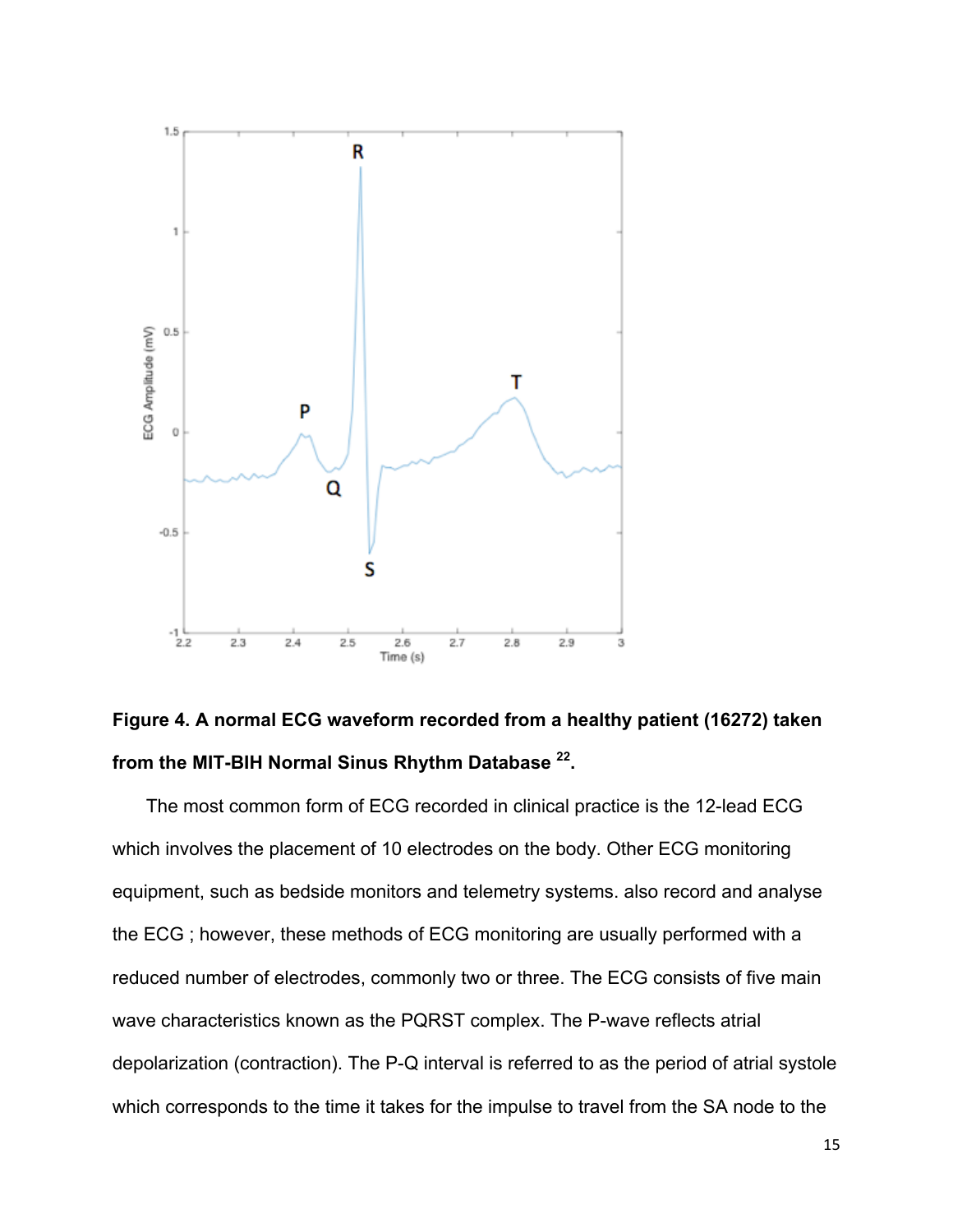AV node via the internodal pathways. The QRS complex refers to the conduction of the cardiac impulse through the AV node, the bundle of His, the bundle branches and the Purkinje network, and therefore represents depolarization of the ventricular myocardium. The T-wave represents repolarization of the ventricular myocardium; whereby, all cardiac cells return to their resting potential and the completion the heart beat is achieved.

#### **9 Summary**

The normal conduction system of the heart is a complex structure comprised of specialised cells, which allow for spontaneous initiation and conduction of an electrical impulse. These impulses are responsible for contraction of the myocardium in a synchronised fashion and maintenance of an adequate heart rate. However, if abnormalities are found in any of the components of the cardiac-conduction-system, this can lead to or dangerous heart rates and rhythms.

A fundamental principle of contraction of the heart is the spontaneous generation of an electrical impulse which occurs due to rapid changes in the permeability of the pacemaker cells. This electrical impulse is generated from pacemaker's cells, found in the SA node that are responsible for atrial activation. The impulse is then conducted to the AV node through internodal pathways. The impulse then enters the bundle of His where it is conducted to the Purkinje network and the complete contraction of the heart muscle is achieved.

The paper has provided a description of the key components of the cardiacconduction-system and describes how each component functions in synchronicity to allow for the normal and sustained contraction of the myocardium. It also outlines some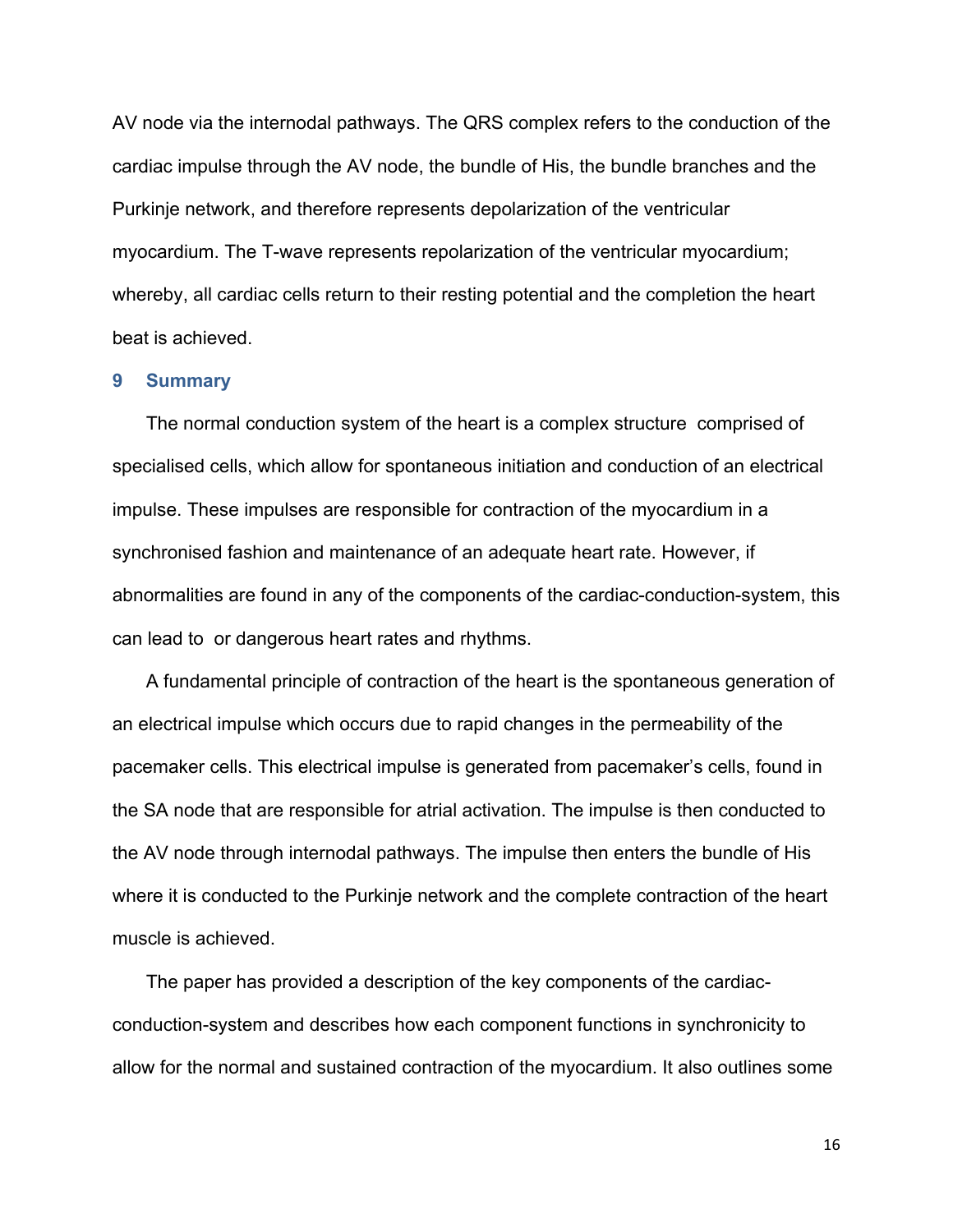abnormalities which can be found in the normal cardiac-conduction-system due to cardiovascular disease. An outline of the role of the sympathetic nervous system in regulating the function of the heart is also provided.

To conclude, this description of the fundamental principles behind the normal cardiac-conduction-system and how they relate to the origin and maintenance of the heartbeat should allow for a better understanding of the underlying physiology of the heartbeat and the ECG.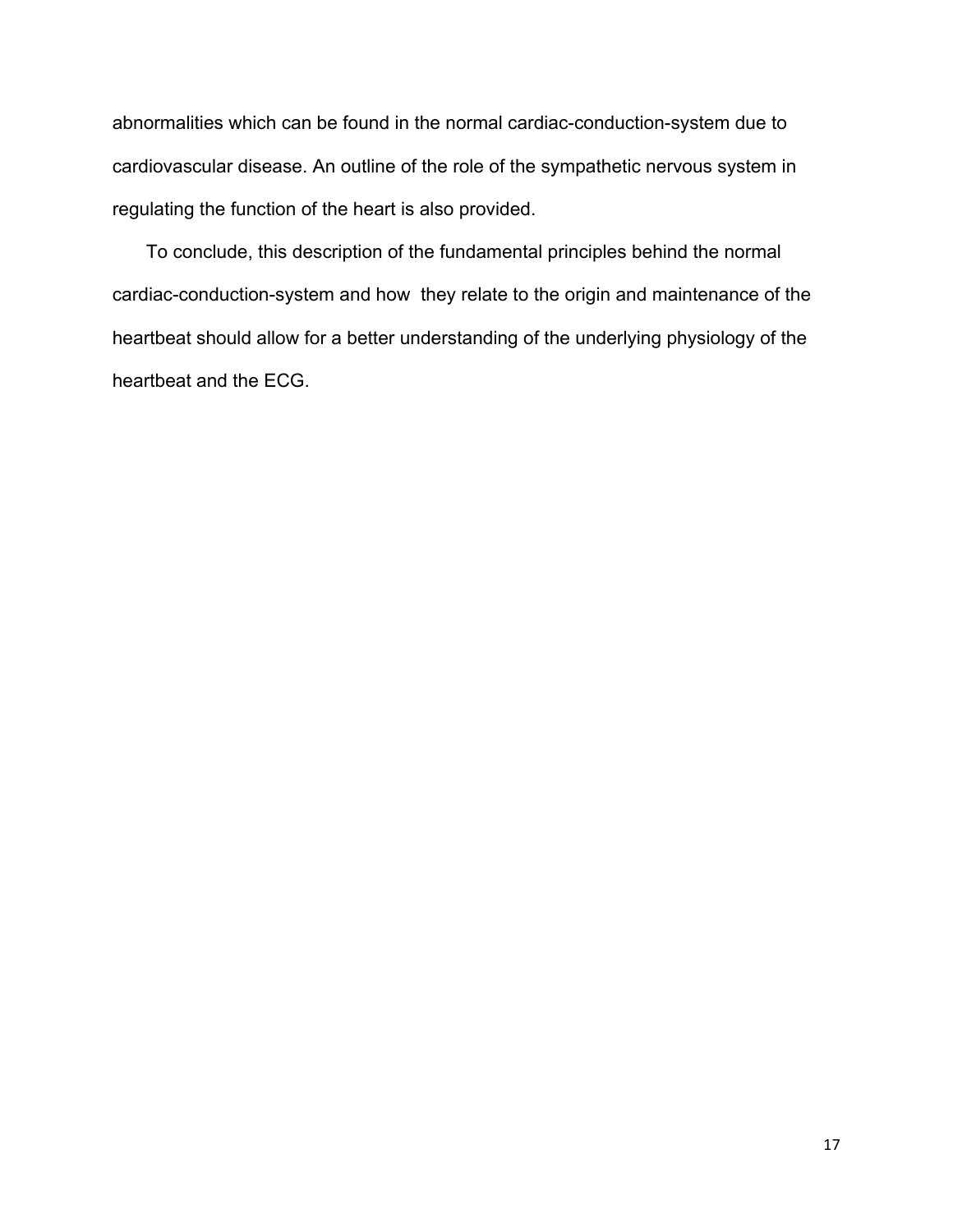## **References**

- 1. Mahmood SS, Levy D, Vasan RS, Wang TJ. The Framingham Heart Study and the epidemiology of cardiovascular disease: a historical perspective. *Lancet*. 2014;383(9921):999-1008.
- 2. Allender et al. *European Cardiovascular Disease Statistics*.; 2008. doi:978-2- 9537898-1-2.
- 3. Park DS, Fishman GI. The cardiac conduction system. *Circulation*. 2011;123(8):904-915. doi:10.1161/CIRCULATIONAHA.110.942284.
- 4. Dhein S. Cardiac gap junctions. *Physiol Regul Pathophysiol Pharmacol*. 1998.
- 5. Tortora GJ. No Title. *Princ Anat Physiol*. 2010.
- 6. Alberts B, Bray D, Hopkin K, et al. *Essential Cell Biology*. Garland Science; 2013.
- 7. Sampson M, McGrath A. Understanding the ECG. Part 1: Anatomy and physiology. *Br J Card Nurs*. 2015;10(11):548-554.
- 8. Roden DM, Balser JR, George Jr AL, Anderson ME. Cardiac ion channels. *Annu Rev Physiol*. 2002;64(1):431-475.
- 9. Grant AO. Cardiac ion channels. *Circ Electrophysiol*. 2009;2(2):185-194. doi:10.1161/CIRCEP.108.789081 [doi].
- 10. Jevon P. *ECGs for Nurses*. Vol 14. John Wiley & Sons; 2009.
- 11. DiFrancesco D. Pacemaker mechanisms in cardiac tissue. *Annu Rev Physiol*. 1993;55(1):455-472.
- 12. Silverman ME, Hollman A. Discovery of the sinus node by Keith and Flack: on the centennial of their 1907 publication. *Heart*. 2007;93(10):1184-1187. doi:93/10/1184.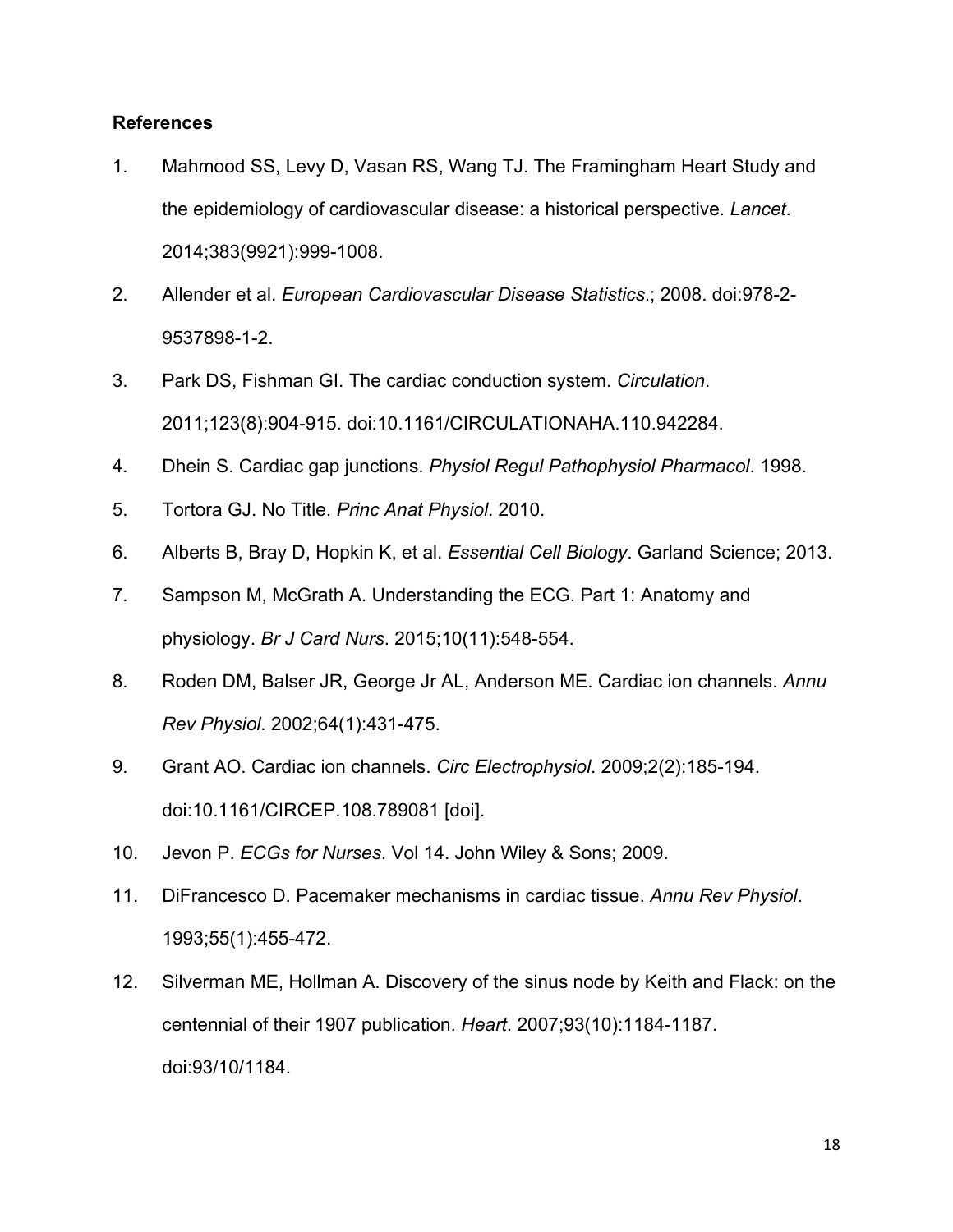- 13. Lewis T. *Lectures on the Heart*. PB Hoeber; 1915.
- 14. Macfarlane Lawrie,T.D.V., PW. *Comprehensive Electrocardiology : Theory and Practice in Health and Disease*. New York: Pergamon Press; 1989.
- 15. Lewis T, Oppenheimer BS, Oppenheimer A. The site of origin of the mammalian heart beat: the pacemaker in the dog. *Heart*. 1910;2(147):1910-1911.
- 16. West TC. Ultramicroelectrode recording from the cardiac pacemaker. *J Pharmacol Exp Ther*. 1955;115(3):283-290.
- 17. Trautwein W, Uchizono K. Electron microscopic and electrophysiologic study of the pacemaker in the sino-atrial node of the rabbit heart. *Zeitschrift für Zellforsch und mikroskopische Anat*. 1963;61(1):96-109.
- 18. Anderson RH, Ho SY, Smith A, Becker AE. The internodal atrial myocardium. *Anat Rec*. 1981;201(1):75-82. doi:10.1002/ar.1092010110.
- 19. Kafer CJ. Internodal pathways in the human atria: a model study. *Comput Biomed Res*. 1991;24(6):549-563. doi:10.1016/0010-4809(91)90039-Y.
- 20. Mainardi L, Sornmo L, Cerutti S. *Understanding Atrial Fibrillation: The Signal Processing Contribution*. Morgan & Claypool Publishers; 2008.
- 21. Ekman P, Levenson RW, Friesen W V. Autonomic nervous system activity distinguishes among emotions. *Science*. 1983;221(4616):1208-1210.
- 22. Grauer LE, Gershen BJ, Orlando MM, Epstein SE. Bradycardia and its complications in the prehospital phase of acute myocardial infarction. *Am J Cardiol*. 1973;32(5):607-611.
- 23. Gladstone DJ, Spring M, Dorian P, et al. Atrial fibrillation in patients with cryptogenic stroke. *N Engl J Med*. 2014;370(26):2467-2477.